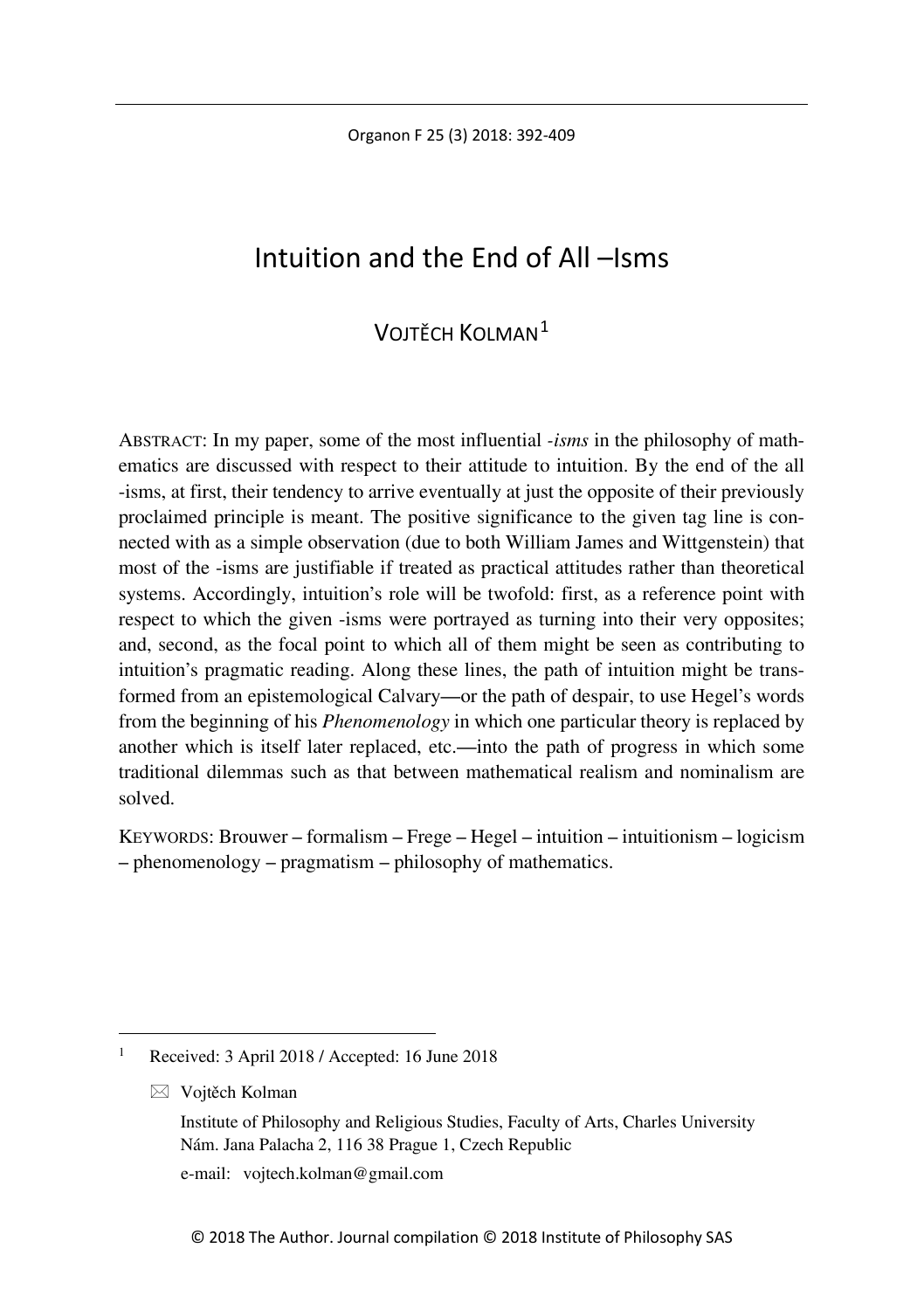## **1. Introduction**

There is a famous remark by Albert Einstein (1998, 890) to the effect that any two -isms can be made the same if they are articulated properly. He made this remark in the context of some correspondence on scientific realism showing, furthermore, some tendencies towards the *pragmatic* standpoint in physics.

In my paper, I would like—as a kind of *dialectical* exercise—to adopt a similar attitude with respect to the main foundational streams in the philosophy of mathematics, including the doctrines of formalism, logicism, structuralism and intuitionism. The concept of *intuition*—to which all these doctrines refer, both in a positive and a negative way—will serve as the focal point upon which this exercise can be performed and eventually be brought to a pragmatic ending. The desirability of such an ending will be another point of my paper.

In general, I will not proceed by way of disambiguation but *phenomenologically*—in Hegel's sense of the word—which is to say, I will follow the given development in the philosophy of mathematics and let the given dialectic simply decide for us what an *intuition* might be.

#### **2. Pure intuition**

Let me start with some general remarks on *intuition*. It is a historical fact, which has been amply discussed in the literature, that the concept of intuition in the philosophy of mathematics as well as in philosophy proper has been used in *ambiguous* and often incompatible ways. Charles Parsons' (2009) book *Mathematical Thought and its Objects*, among others, might serve as a reference point proving that intuition has been treated as being of both of an empirical and an intellectual origin, receptive and spontaneous, subjective and objective, *de re* and *de dicto*, irrefutable and fallible, etc. In the end, the most stable property expected from intuition seems to be its *immediacy* going back to its origin in the verb "intueri", "to gaze at". Intuition and the knowledge based on it is thus typically contrasted with knowledge preceded by an inference as a kind of *mediation* and the prospective source of its instability. Let us take these general expectations immediacy and reliability—as our starting point.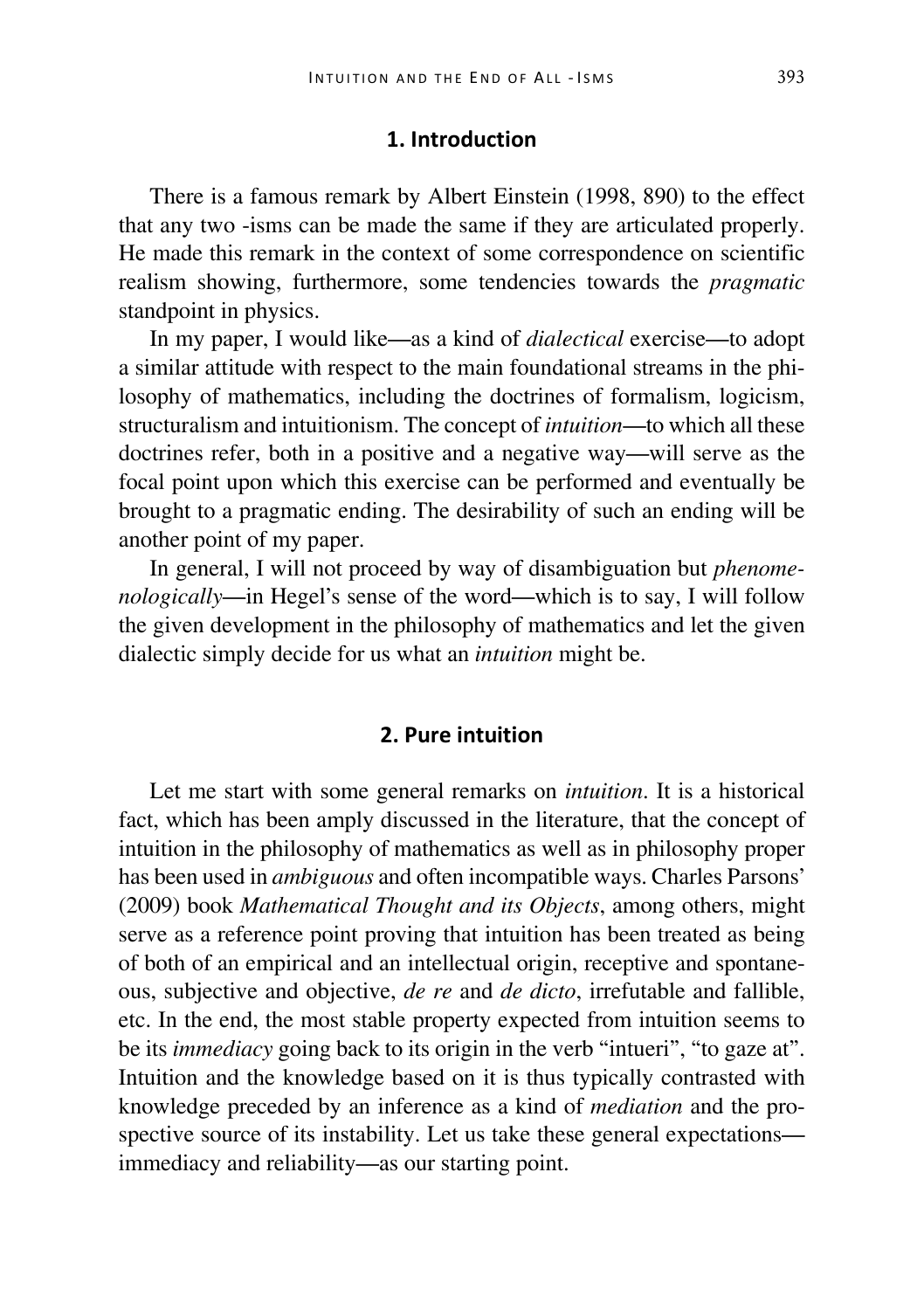In mathematics, such a general attitude to intuition has an important precedent in antiquity where the demonstrative, *direct* methods of geometrically grounded mathematics had been contrasted with the *indirect*, dialectical methods of logic. As von Fritz (1971), Hintikka (1974) and others have argued, mathematics in antiquity was a science of *epagogic*—i.e. inductive—method as opposed to the *apagogic*—deductive—methods of the dialectic. Among the latter, the indirect proof was the most visible one used by both the rhetorician as well as the Eleatic sophist to justify some counterintuitive and unreliable claims such as that there is no motion, etc. As Grattan-Guinness (2000, 17) has noted, Kant in his controversial separation of mathematics from logic had only been following this old trail despite the existing tendencies to treat both, mathematics and logic, as sciences of the *analytic* method.

In the light of this, it is understandable why Kant's concept of intuition (*Anschauung*) is basically of *sensuous* origin. By intuition, basically, a representation of an object of our senses, is meant:

In whatever way and through whatever means a cognition may relate to objects, that through which it relates immediately to them, and at which all thought as a means is directed as an end, is intuition. This, however, takes place only insofar as the object is given to us; but this in turn, is possible only of it affects the mind in a certain way. The capacity (receptivity) to acquire representations through the way in which we are affected by objects is called sensibility. [...] all thought, whether straightaway or through a detour, must ultimately be related to intuitions, thus, in our case, to sensibility, since there is no other way in which objects can be given to us. (Kant 1998, A19/B33)

As a result, in order to justify some sentence, no matter whether of empirical or mathematical origin—e.g., that the sum of the angles in a triangle equals two right angles—one has to intuit something, such as a particular triangle, through our *senses*. As Kant says referring to this very example (the only one he, in fact, gives besides the infamous  $7 + 5 = 12$ ), the mere concept or verbal definition of the given object is not enough. Contrary to the empirical context, though, in mathematics the given intuition has an *apodictic* power of the original epagogic method: The demonstration carried out for one particular geometrical figure (such as the given triangle,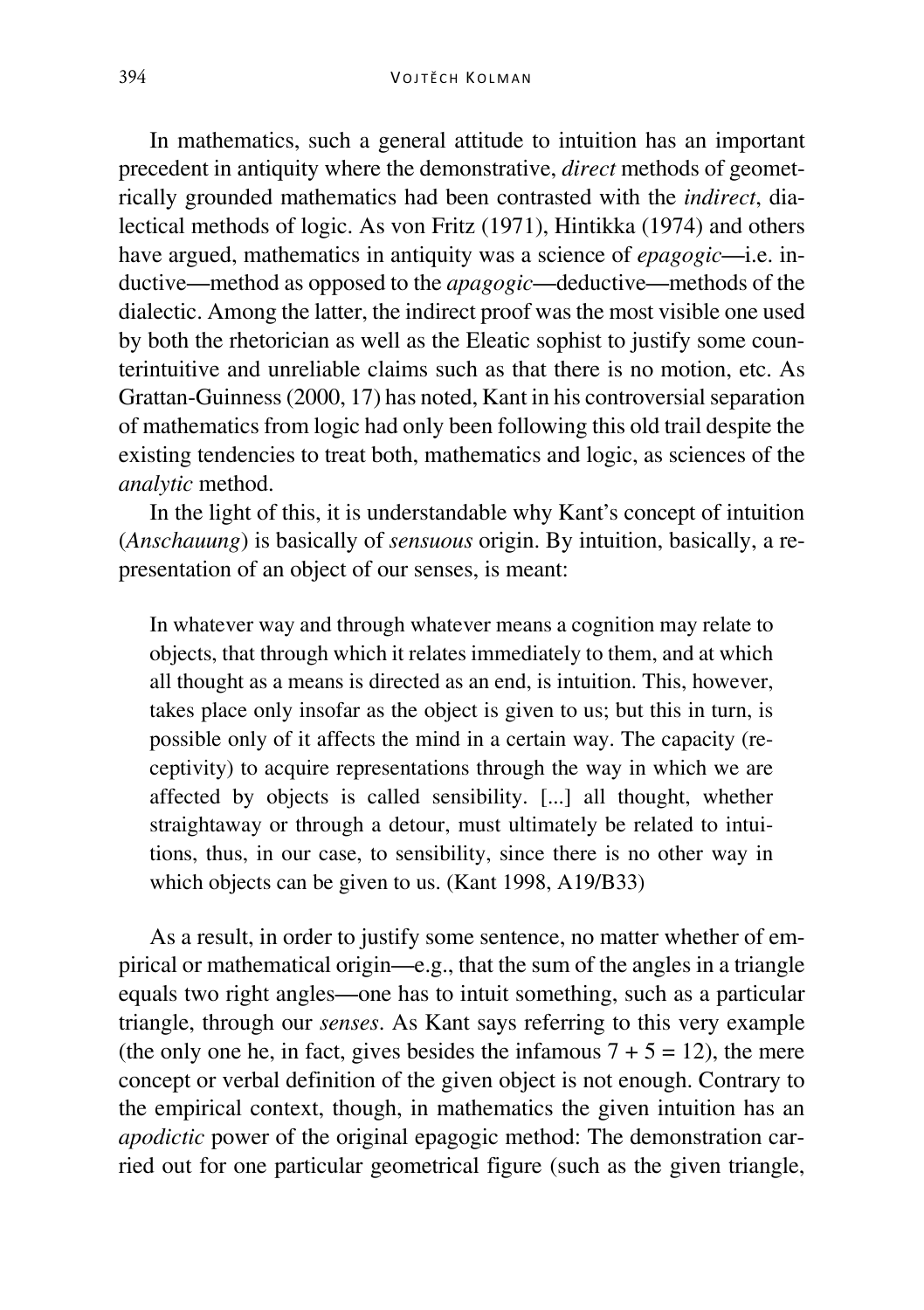see picture) justifies the validity of the given claim for *all* the figures of the given form, and does so not only with some *probability* but with the utmost certainty.

In order to differentiate the empirical, probabilistic, from the mathematical, apodictic, induction Kant introduces the concept of so-called *pure intuition* in which the given demonstration is executed. By this very move, as might be

expected, he did not resolve the unclear situation of intuition in mathematics. In fact, he made it worse to the extent



that, on the one hand, all the subsequent foundational doctrines, including formalism, structuralism, constructivism and intuitionism, but also logicism, conventionalism, axiomatism, etc., took his concept of intuition for granted, both as their basis and as their target, without, on the other hand, agreeing on at least some of its features as mentioned above. This leaves us, again, with the *immediacy* and *reliability* of pure intuition as something one can at least start with.

### **3. The logicist interlude**

It was undoubtedly the phenomenon of *Non-Euclidian geometries* that made Kant's own example of mathematical justification (the sum of a triangle's angles) spurious: The given demonstration depends heavily on the validity of *Euclid's Parallel Postulate* and is thus *mediated* by it. Similar findings had gradually undermined the idea of spatial intuition's apodictic power and led, as their first fruits, to Poincaré's and Hilbert's conventionalism. Long before this, however, the indisputable success of Leibniz's and Newton's idea of calculus was confronted with its most blatant failures stemming from the uncontrolled employment of some "intuitive"—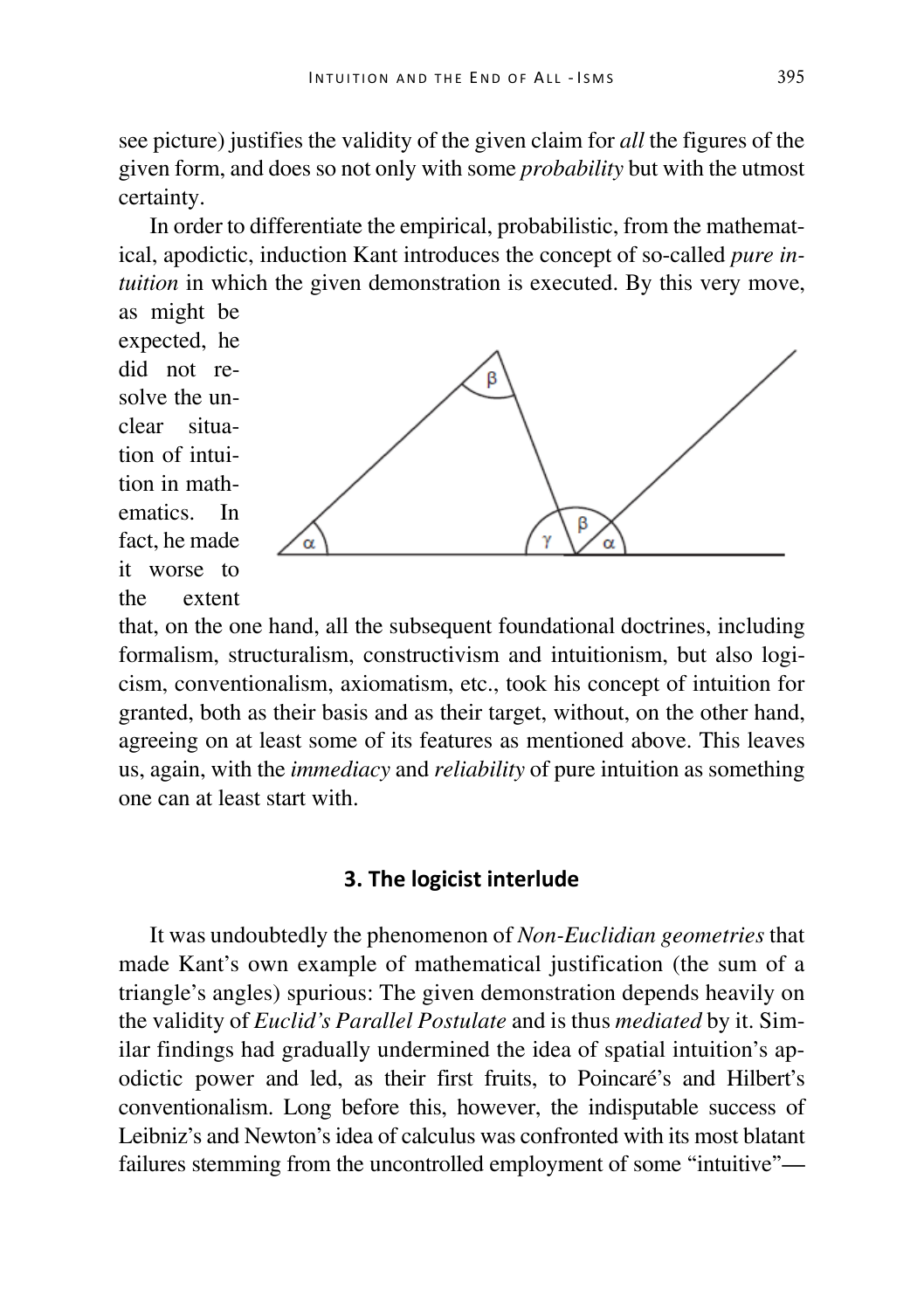both spatial and temporal—notions. This led to calculus' gradual reform which proclaimed all the intuitive references unreliable: That is why Lagrange limited himself to a purely formalistic justification of the calculus and why we shall not find any pictures in Cauchy's textbook.

In the next step of this reform, Bolzano and Frege take the overall counter-intuitionist attitude even further, claiming not only the general *unreliability* of intuition but its complete *uselessness*. The result is the doctrine of *logicism* according to which one can ground the whole arithmetic on logic and on logic only without any further reference to intuition. In the following, I take the case of logicism as the designated one not only because Frege phrased his anti-Kantian agenda in very Kantian terms—as the opposition between the intuition and the concept—but because, to some extent, by being the founder of formal logic in its second-order predicate form he provides an agenda for both the doctrine of formalism and of structuralism. In his *Foundations of Arithmetic* (Frege 1884, § 26), he even plays with the idea that intuitions and, in the end, even particular objects are purely subjective or not communicable and gives, as an example, the projective geometry where the intuition of point can be replaced by an intuition of line, etc., without changing the validity of the objectively valid laws such as that two points determine one line. But this looks rather like a slip of the pen according to Frege's own standards.

In his main counter-intuitionistic attack, Frege, as always careful in his foundational claims, does not phrase the uselessness of intuition as some obvious fact but phrases it explicitly as a promising *hypothesis* to be tested in his *Begriffsschrift* (Frege 1879, IV)—i.e. in the script wholly based on *concepts* thus avoiding hidden references to intuition. Because his foundational interests lie in arithmetic and in arithmetic only, he specifies his target explicitly as the Kantian *intuition of time* (Frege 1884, § 91). And he is quite explicit about what he means by that: Namely the dependency of proofs on the fact that numbers and arithmetical concepts have been introduced *recursively*, i.e. in a way in which the existence of objects and the validity of truths introduced "later", such as  $5$  or  $7 + 5 = 12$ , depends on the objects and truths introduced "sooner".[2](#page-4-0)

<span id="page-4-0"></span> <sup>2</sup> See Frege's critique of Grassmann in Frege (1884, § 6). For a detailed account of this point see my papers Kolman (2015), (2007). The rest of this section is significantly based on these papers.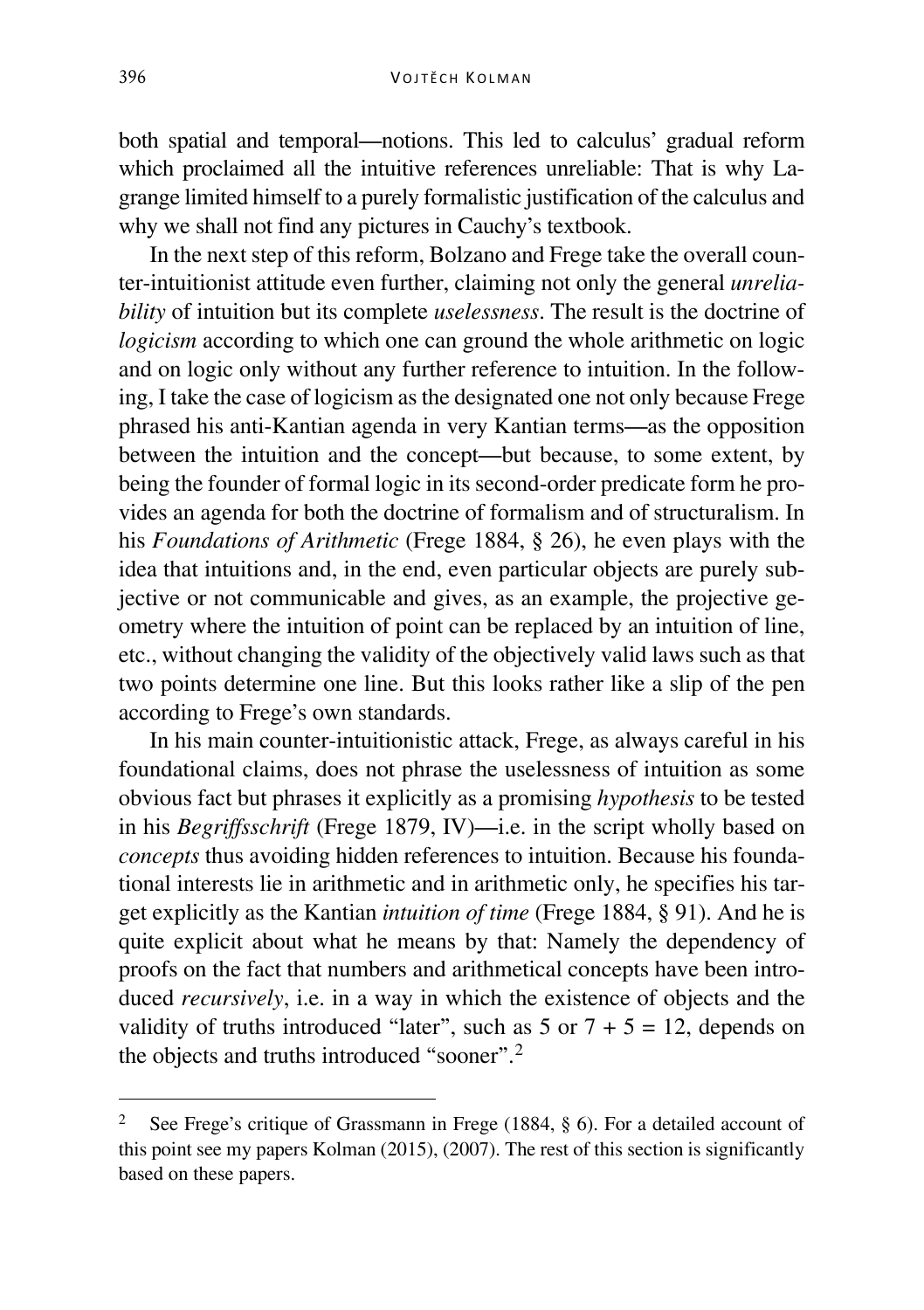Recursive definitions, quite common in arithmetic and, one would say, even intrinsic to it, are unacceptable for Frege for purely semantic reasons: The recursive definition of function  $f$  in which, first, the value for  $f(0)$  is set and, then, the value of  $f(x+1)$  is introduced by reference to the already set value of f(x), seems to talk about the object *f* sooner than it was definitely introduced. According to Dedekind and Frege, the only standard definition is the *explicit one* in which arithmetical concepts are not introduced *in steps*, as a sequence 1, 2, 3, 4, etc., but *at once* by means of a *single* formula  $Z(x)$ . To achieve this, one must eliminate the "etc." clause from the recursive formations which Frege was able to do already in his *Begriffsschrift* by using the logic of the second order, particularly the definition of closure:

 $Z(x) := (\forall X)(X(1) \wedge (\forall x)(X(x) \rightarrow X(x+1)) \rightarrow X(x)).$ 

In his own words, it was this success which convinced him of the viability of the logicist *hypothesis*.

As we now know, despite the original optimism, the logicist definitions have failed. The reason for this, though, is not the emergence of Russell's paradox, which, as the neo-logicists have shown, is eliminable anyway, but the very nature of *second-order logic*. If they are about to work properly as definitions of closure, the second-order replacements of recursive definitions cannot do without a supposition that there is an *infinite set* in the range of the second-order variable—the set must be *exactly* that of the natural numbers or, at least, of their structure, otherwise some unwanted objects might get into it. This is, in fact, what happens to the first-order Peano arithmetic within its so-called non-standard models.

Now, all the attempts to vindicate the existence of an infinite set by logistically acceptable means, such as Bolzano's (1851, § 13) and Dedekind's (1888, theorem 66) "pure" constructions, prove very graphically that there is no simpler way of introducing infinity than the original recursive, i.e. "intuitive" path, of which the sequence 1, 2, 3, 4, … is a model case. What's more, Frege's and Dedekind's attempts to eliminate the intuitive reasoning by focusing on axiomatic—i.e. formula-producing-systems completely left aside the fact that the definition of a theorem or derivation proceeds by way of *recursion*. The attempt to eliminate "etc." and all the particular operations with artifacts such as pebbles or abacus from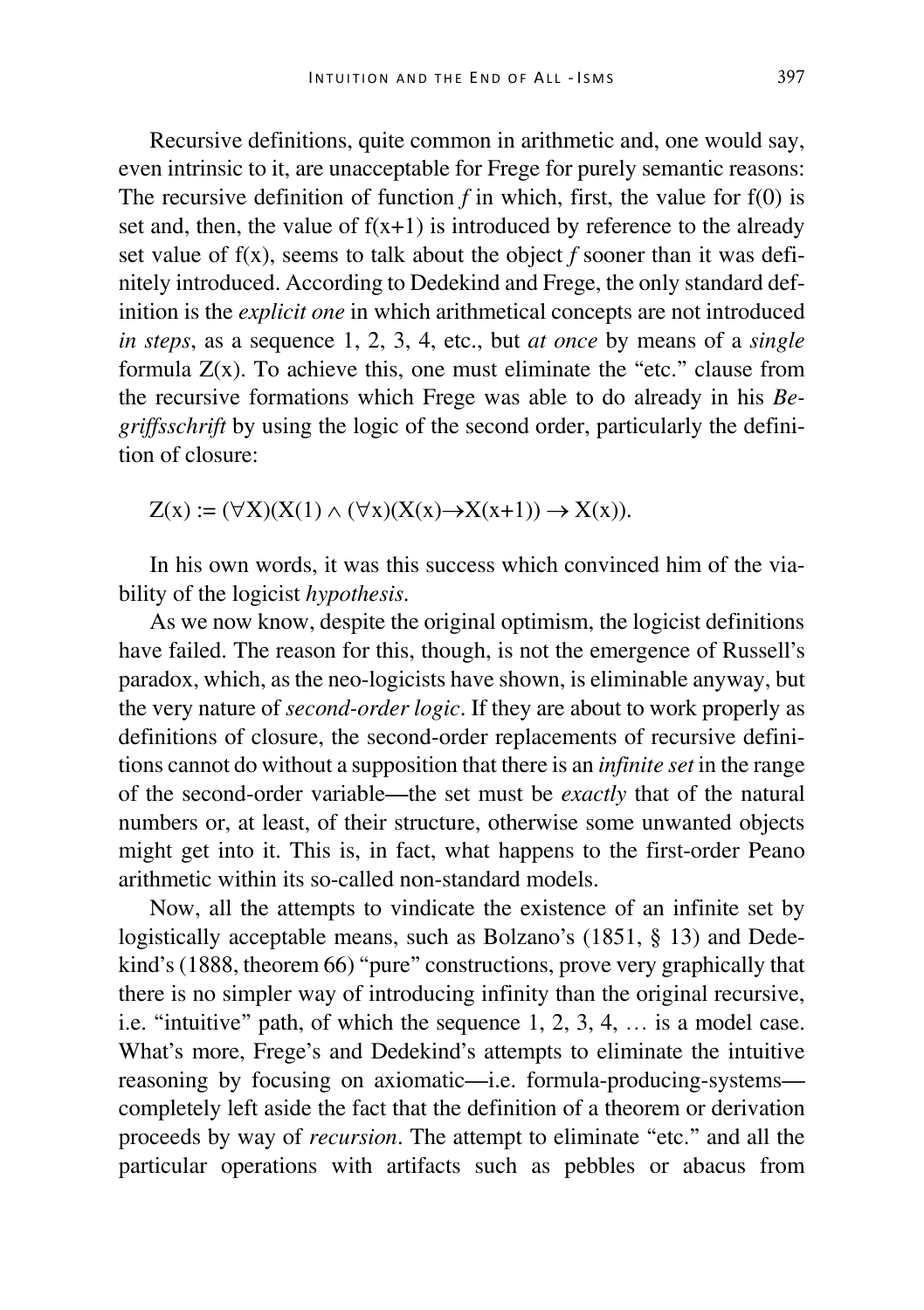scientific arithmetic, leaving them to what Frege calls "Kleinkinderzahlen", is doomed to a vicious circle from the very beginning.

# **4. Three lessons**

The lesson from the failure of logicism that is relevant here seems to be twofold:

- (1) As for the first part, logicism concluded from intuition's unreliability or from the unreliability of the "gaze" that the alleged reliability of mathematics and knowledge in general must come from the other part of the Kantian distinction, namely from concepts of language. The original tension between clear-sighted intuition and blind symbols is thus turned *upside-down*. Blind symbols and concepts are now the only ones seeing, and intuition is now the blind one because it is unreliable. But this turn did not work. The alleged reliability of logic betrayed Frege at the very beginning, with principles he took not only for being true, but even for being true on analytic grounds.
- (2) The second part starts with the supposition that one can do without intuition in the sense of leaving its manifestations to the pre-scientific or psychological level of pre-theoretical counting or drawing diagrams. In any mathematical science worthy of its name, one shall deal only with concepts. In the end, though, the concepts turned out to be not only unreliable but dependent in their goal on the recursive, i.e. intuitive definitions. Thus, ironically, all the remedies suggested by Frege or his followers, particularly type theory, consist in the employment of constructive principles, which is at blatant variance with the original anti-Kantian approach.

Now, based on this two-part lesson, it seems that one might feel compelled to adopt one of the following attitudes toward the logicist failure as far as intuition's reliability is concerned:

(1) First, there is the *attitude of Brouwer* according to which original intuition is reliable enough—one must only keep it sufficiently apart from the blind reasoning of logic.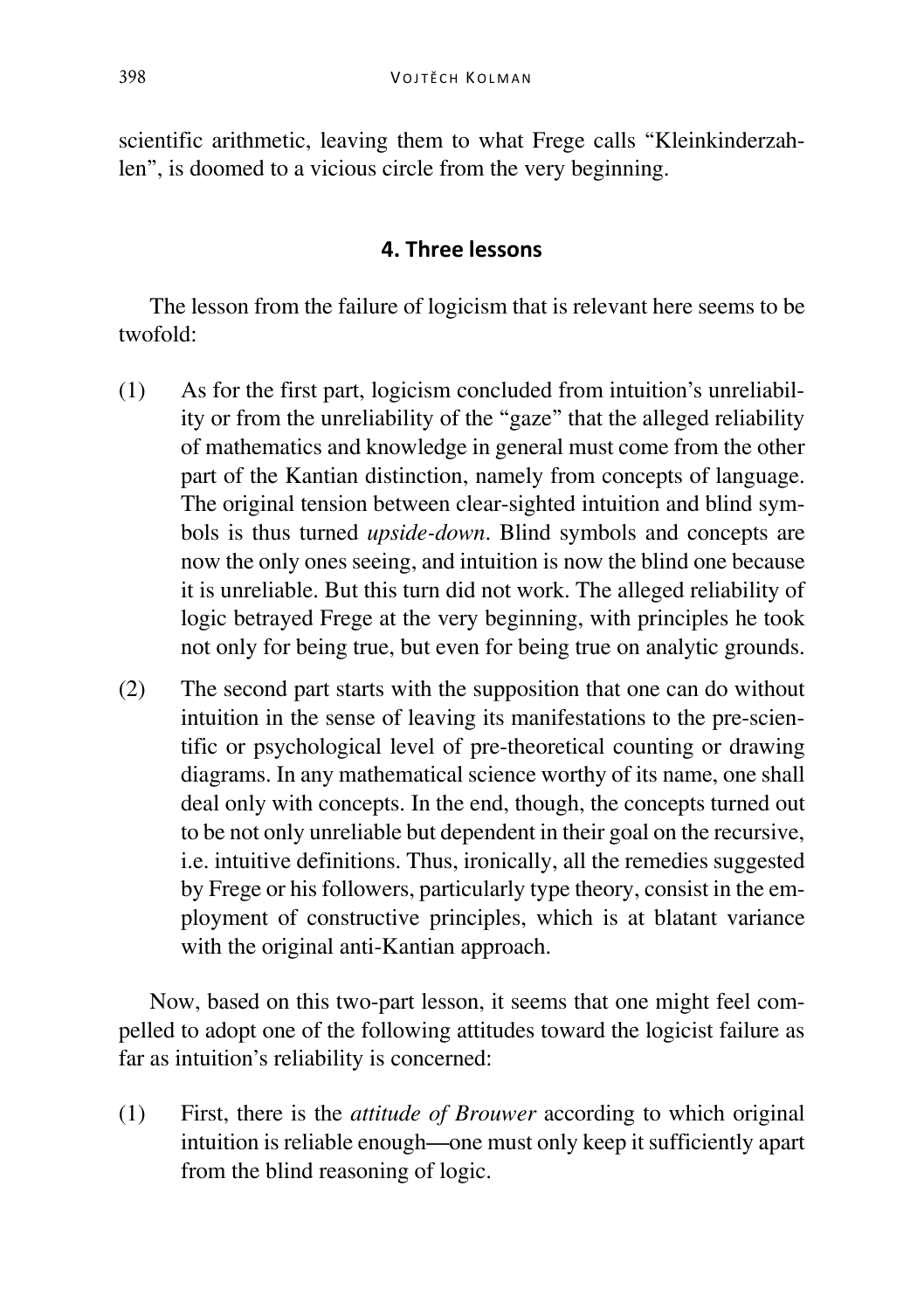(2) The second *attitude is that of the early Hilbert* who accused Frege and his logic in general of not being formal or conceptual enough in that they still give, even in their anti-intuitionistic attitude, too much room to intuition by simply presupposing that there is something beyond their formulas which these try to express.

Interestingly, in their foundational endeavors neither Hilbert nor Brouwer fare much better than Frege, ending up with the very opposite of what they promised to achieve.

Brouwer's appeal to a more intuitive mathematics that does not depend on the linguistic schemata but, instead, is anchored in the constructive decision of the *creating subject*, led famously to theorems which almost nobody—including Brouwer's followers—took to be intuitive or even true. From the other side, the variety and artfulness of ways in which Brouwer tried to refute the classical theorems, including such absolute "certainties" as the *principle of the excluded middle*, not only gave rise to the one and only split in modern mathematics but inspired Wittgenstein—after attending one of Brouwer's Vienna Lectures—to enter the second period of his thinking, one characterized by a belief in the plurality of language games as opposed to the intuitively given discourse.

As for Hilbert, his first version of formalism and his attitude to intuition started with the explicit idea that mathematics' certainty consists in concrete but blind symbols and their finite organizations in formulas and formal derivations. The question whether these symbols refer to something e.g., to infinite entities as Cantor suggested—was bracketed not for being unjustified or unscientific, but rather for being *irrelevant* as far as the issue of foundations is concerned. Gradually, this cautious approach had become an intrinsic one adopting noticeable *transcendental* features: Since the roots of any knowledge are to be identified with a finite (or finitely describable) system of rules and axioms, and finite deductions from them, the certainty of them is also the certainty of given intuition, which, similar to the pure intuition of Kant, is thus not purely empirical but has apodictic features. This is the so-called "finite Einstellung".[3](#page-7-0)

In the light of this, one can say that Hilbert and Brouwer represent, in the philosophy of mathematics, certain kinds of *antithetical* positions

<span id="page-7-0"></span><sup>&</sup>lt;sup>3</sup> I elaborated on this point in my paper Kolman (2009).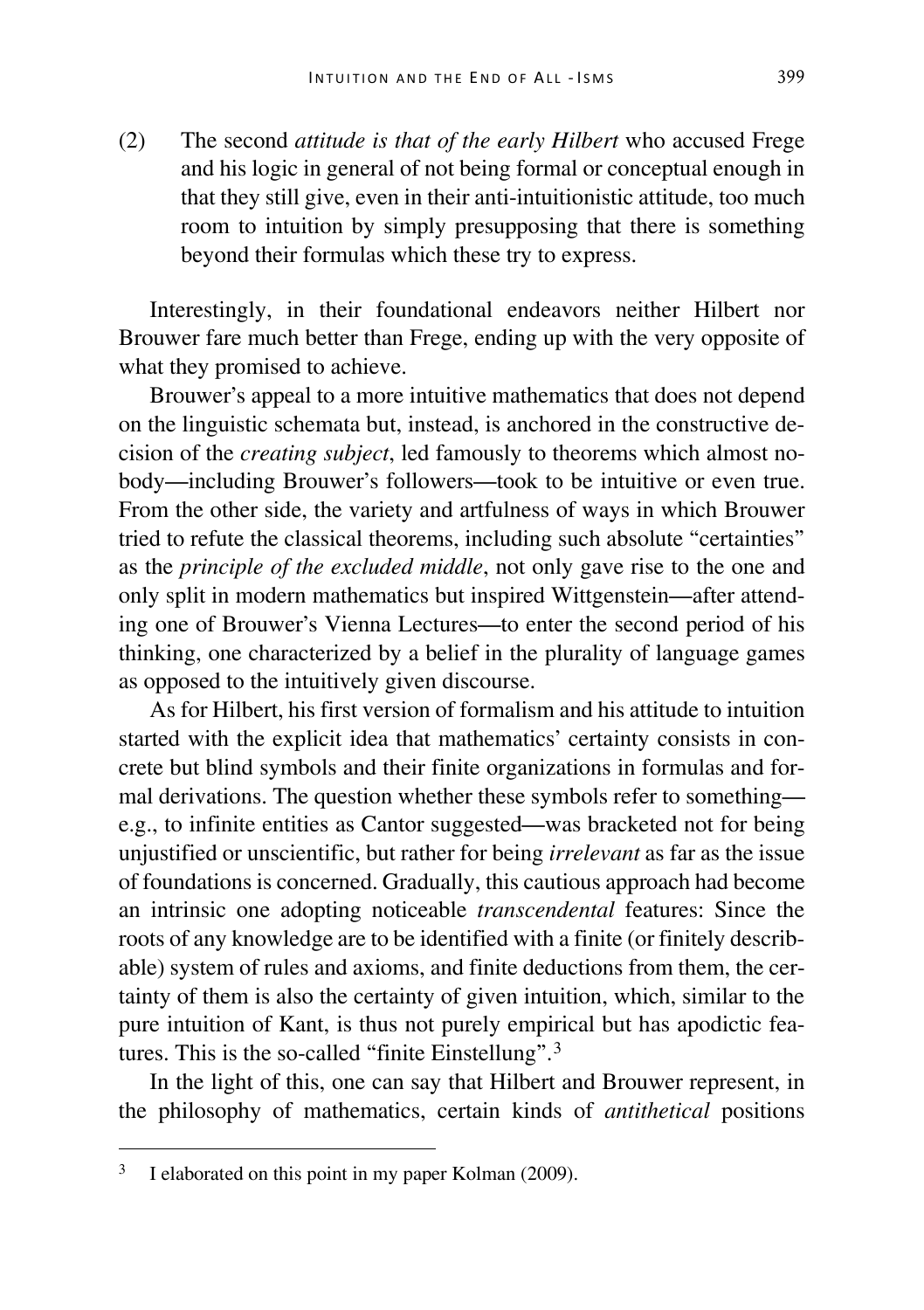reminding one of the early chapters of Hegel's *Phenomenology of Spirit*. Analogously to its starting position of *immediately* given and certain knowledge, which—compared to its own standards—turns out to be the most general and mediated, Brouwer starts with the self-certainty of the given intuition only to end up with the most uncertain and counter-intuitive results. In the next stage, one decides with Hilbert to eliminate the reference to intuition and its object in favor of a meaningless language so as to be forced to acknowledge a new kind of intuition dealing with linguistic artefacts. These examples, of course, make sense only as a part of a bigger story that I have tried to develop elsewhere.<sup>[4](#page-8-0)</sup>

Its lesson, obviously, is not historical but rather *dialectical*. Namely, that there is another, third, secret part of the lesson to be taken from the original logicist failure. And this consists in the conclusion that intuition even in its pure form—does not have to be *immediate* and *reliable* in the absolute sense of the word. In the same sense in which I do not doubt that this is my hand (to quote G. E. Moore while raising my hand), I will not doubt that the sum of all angles in a triangle equals two right angles. This is not to say that, e.g., by empirical measuring, different results cannot come about, but that they are not typically treated as *counter-instances* to the given claims but as failures to be ignored. And this is what we mean by the given sentences to be *a priori*: That we treat them as irrefutable by standard singular experience because this standard experience—or let us say, with Wittgenstein, the whole stage on which it is played—is defined by their *stability*. But this stability is only a relative one and might be shaken by some drastic change in the situation, e.g., if some secret surgery were performed on me or in the need to measure cosmic distances and times.

### **5. Pragmatic turn**

The *relative* concept of a priori, at which we have just arrived, has been commonly and prominently advocated by, e.g., C. I. Lewis and Ludwig Wittgenstein. What is not so common is the corresponding readjustment of *intuition* to these philosophical needs, the concept alone being abandoned

<span id="page-8-0"></span>See my book Kolman (2016a).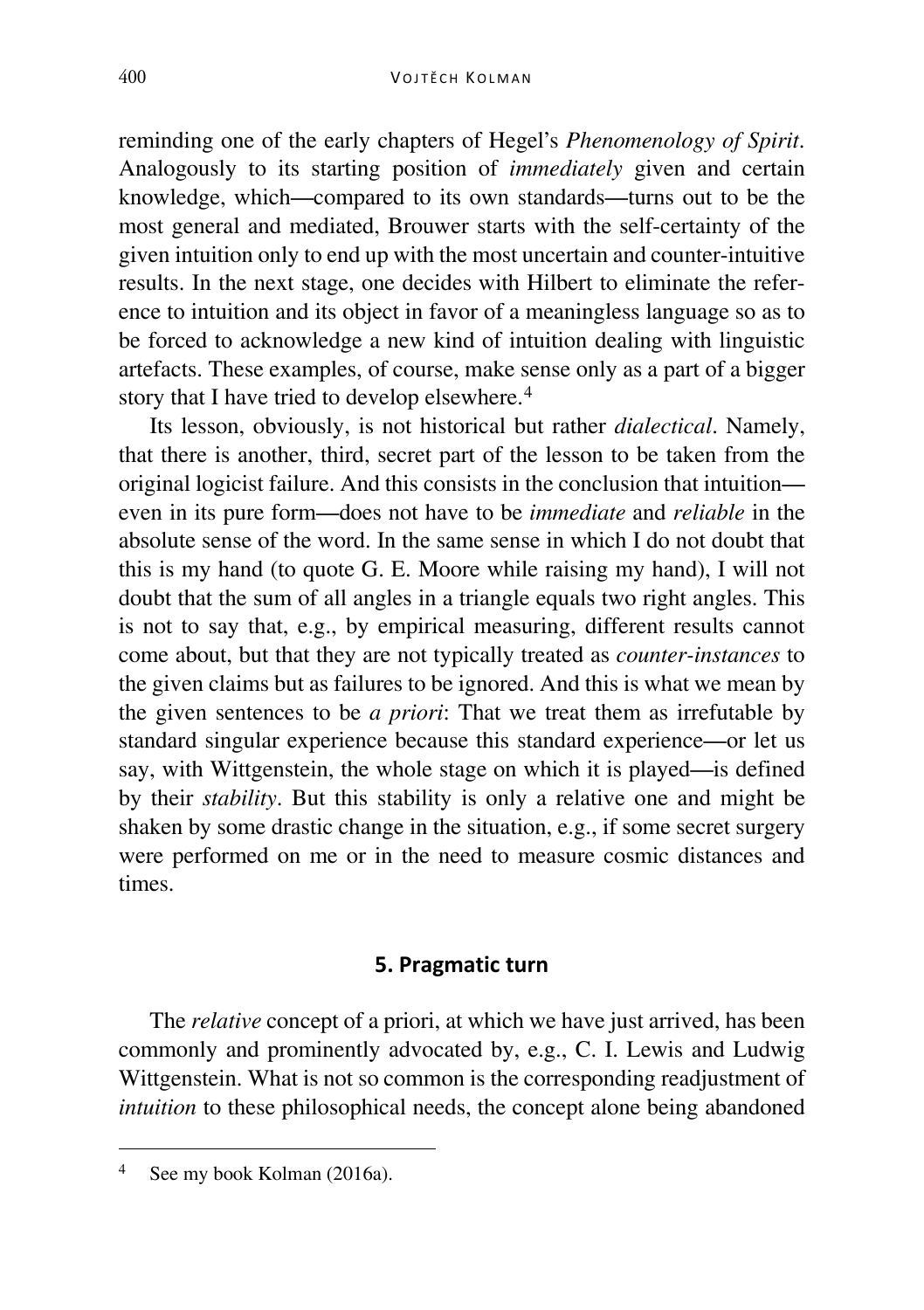rather than justified by modern philosophy, as, for that matter, the development of continental phenomenology and its transition from Husserl to Heidegger testifies. To make the philosophy of mathematics up-to-date, though, one does not have to leave intuition aside as something contradictory and obsolete. What one needs to do is to learn from the development of failed attempts at making the founding principle of mathematics explicit. This is the moment where the phenomenological method of Hegel enters the stage.

As for arithmetic, what has been seen is a repeated pattern of the rebirth of the *constructive* even in the most abstract disciplines of mathematics such as set theory and logic. In light of this, even the "revolution" of Brouwer does not seem to be such a radical break with the whole development but instead represents an explicit acknowledgment of their tacit preconditions to which the systematic use of constructive principles such as *transfinite induction* or situation-dependent formations such as *diagonalization* belong. This does not need to be read as a defense of *constructivism* but simply as an alert that many of the theoretical questions have a *practical* dimension which cannot be eliminated from the foundational debates. As a result, we should enrich the concept of intuition by this practical aspect. Such an adjustment is, in fact, in accord with Kant's original conception of pure intuition which is always explicitly connected to *constructions*—i.e. to doing something—in space and time.

In the realm of geometry, e.g., by claiming that two different lines orthogonal to the third line cannot intersect in any *possible* prolongation, one can mean neither an empirical nor a purely theoretical possibility but a practical and normative one of prolongations that are "good enough" or "acceptable." The mathematicians' talk about the intersection in infinity is thus only a theoretical abbreviation for this practical certainty which, in the context of cosmic distances, loses its original sense. So the discovery of non-Euclidian geometries and their successful applications in physics does not count as an absolute refutation of Euclidian geometry but only as a kind of *proto-theoretical* impulse to revise it with respect to the given context.

Drawing on Lorenzen's work,<sup>[5](#page-9-0)</sup> Stekeler (2008) in *Formen der Anschauung* elaborates on this basic approach to Euclidian geometry starting with the postulates from which the quality of *rectangular solids* (or *blocks*) and

<span id="page-9-0"></span> <sup>5</sup> Particularly Lorenzen (1984).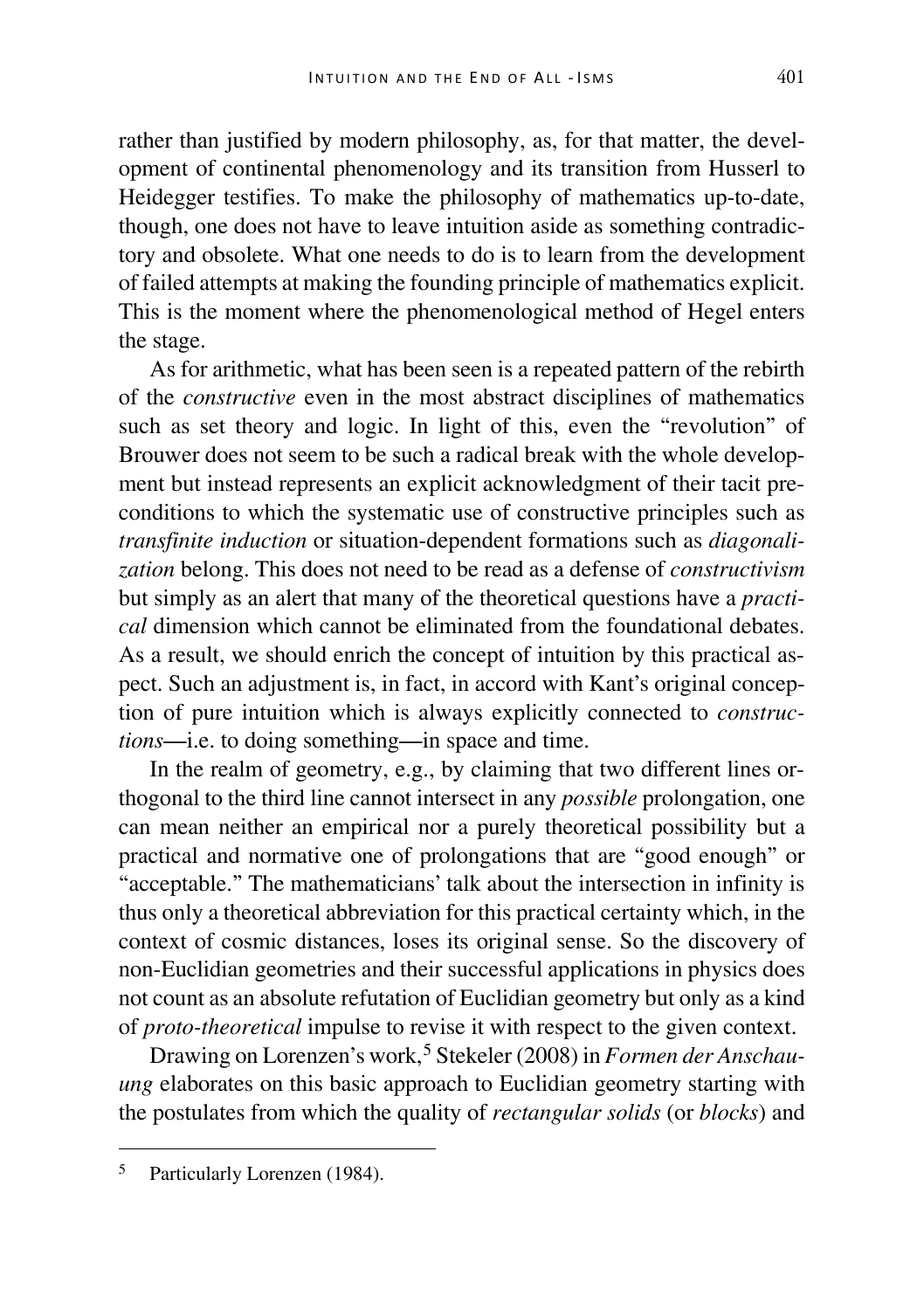*wedges* should be measured.<sup>[6](#page-10-0)</sup> A block is defined as a solid fulfilling the following principles:

- (1) It has 6 surfaces, 12 edges and 8 corners,
- (2) the surface of a block fits on the surface of its copy and on the surface opposite to it thus forming a new block of a bigger size,
- (3) through the given inner point a surface of the given block can be uniquely cut up into 4 smaller blocks,
- (4) two not necessarily congruent blocks can be brought into (partial) overlap in two arbitrarily marked places on their surfaces,
- (5) two blocks lying on the surface of the third block are overlapping already in the case that they touch in two places of their opposite edges,
- (6) through the diagonally opposite edges of a given block there is only one diagonal plane cut that divides the block into two rectangular wedges that are copies of each other,
- (7) by removing or adding the congruent bodies to a congruent body at the same place the congruent bodies are obtained,
- (8) for every two edges of two blocks there is a natural number  $n$  such that the edge of the one block after *n* applications exceeds the edge of the other one.

These postulates are obviously neither axioms in the traditional sense of self-evidently true sentences nor in Hilbert's modern sense of implicit definitions. They are *material norms* defining the given concept by recourse to the pregiven practice of forming the solids and assessing the quality of their form to the extent that it is the very possibility of this practice that guarantees that these postulates are (in)dependent and consistent. By their *completeness*, Stekeler means that they are sufficient to found classical Euclidian geometry in an inferentially-holistic way, forming what is known as its standard model. The basic geometric concepts such as *flat surface*, *straight line* or *orthogonality*—or theorems about them—are taken

<span id="page-10-0"></span><sup>&</sup>lt;sup>6</sup> See also my review Kolman (2011).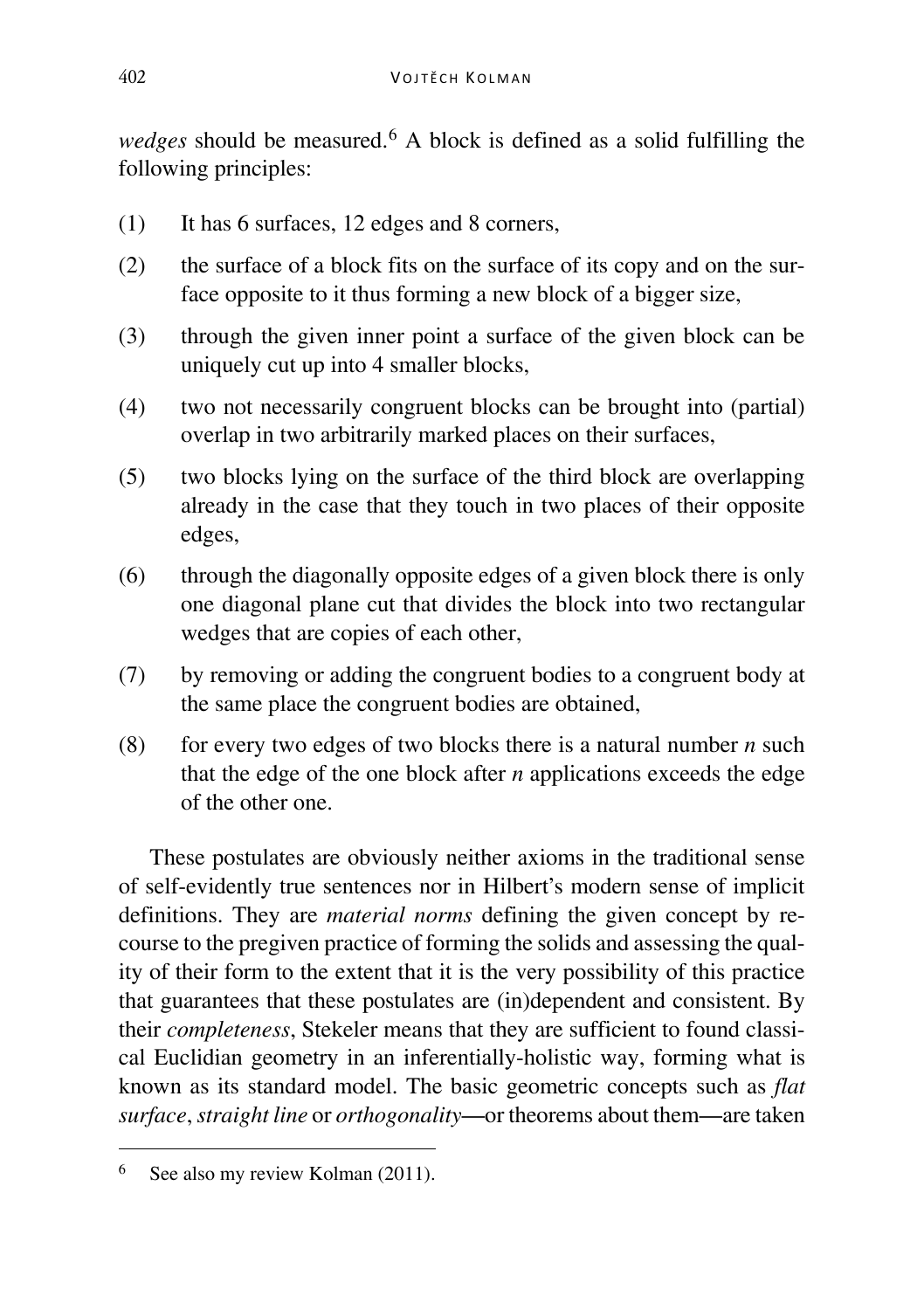to be the simple (material) consequences of the postulates: plane is the surface that fits on a block, straight is the line fitting on the edge of a block and orthogonal is the angle formed by two intersecting edges of a block. The parallel postulate which is not (formally) deducible from the rest of Euclid's or Hilbert's axioms is a material consequence of the postulates (6) and (8).

Similarly, in *arithmetic* one can understand *Peano axiom*s as material norms expressing the truth about working within the underlying calculi and not as some a priori given truth about some independently given objects. I will come to this in the next, final section. What matters now is that, along these lines, the Kantian concept of pure intuition can be reconstructed in a way which does not have to follow all the details of the Kantian corpus and yet will still remain true to the original idea of his philosophy. This amounts, in the end, to the general insight that the differences one makes do not exist here simply *in itself*, but always *for us* as cognitive subjects. This reading includes also the later rectification of Hegel, by which the a priori structures of reason cannot be interpreted as belonging to the *privacy* of a subject's mind—as some of Kant's followers presumed—but in the joint practice of our orientation in space and time. The general message is simple: One cannot ground any knowledge by merely *looking at* things. This is not only because every act of looking is theoretically charged, but because it is substantially clothed in social agency. The following specification of intuition is given by Stekeler (Unpublished):

*Anschauung* stands for any possibly *conceptually articulated reference to some object or event in real perception*—such that the same object can or could be perceived by others as well. *Pure intuition* is a label for the mere form of such an objective reference to objects of perception including the corresponding spatial and temporal transformations of perspectives if there are different observers at different places or if we refer to the same object or event from different times.

Such a practically and socially articulated intuition cannot be infallible simply because I, as the cognitive subject, can never be the absolute guarantee of the corresponding truth. But this feature, as Wittgenstein (and Hegel) have taught us, *makes such an intuition as a prospective basis of knowledge something that is quite impossible in its immediate and infallible form.*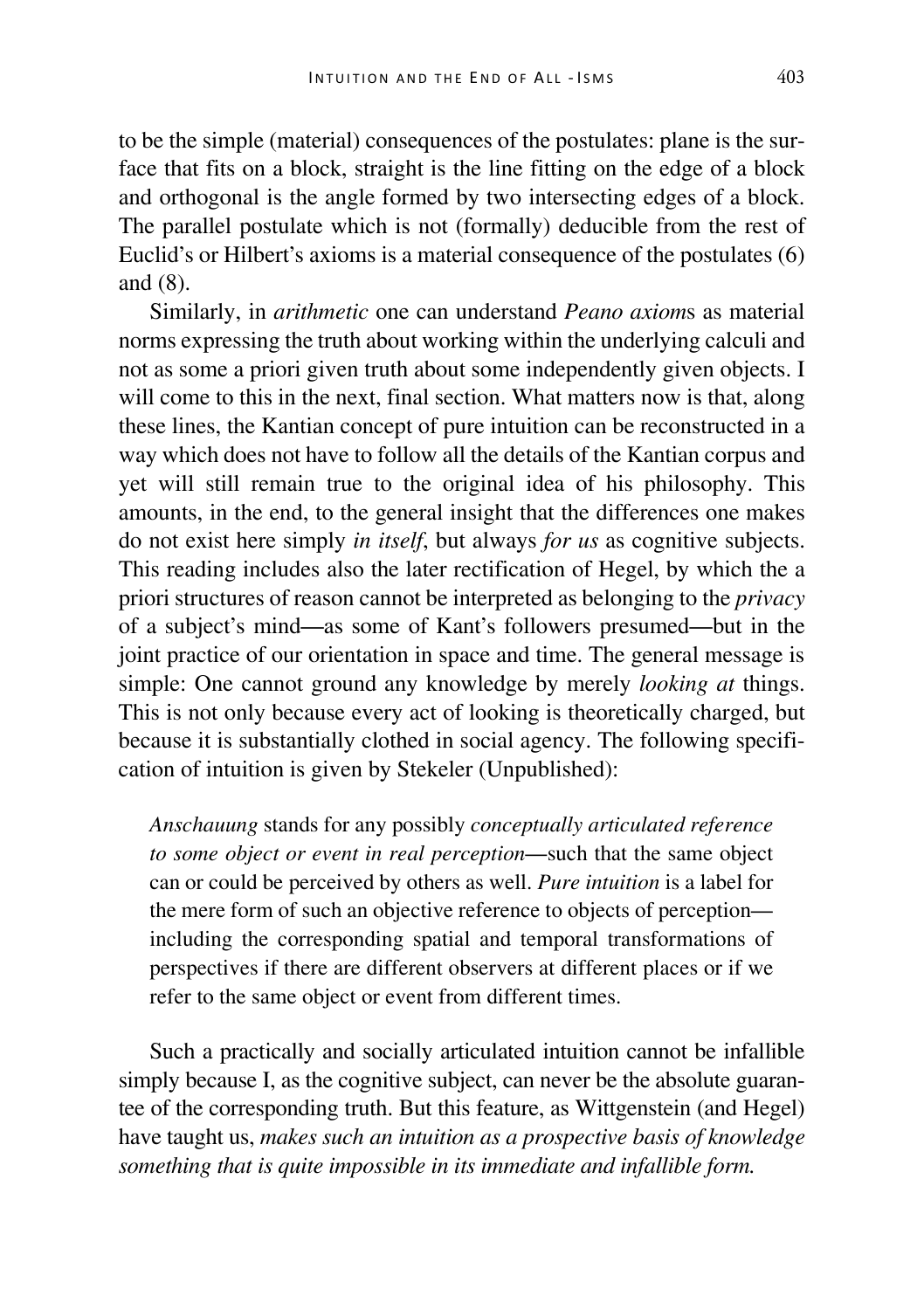### **6. Gödel theorems**

As in philosophy proper, in the philosophy of mathematics this lesson has been learned the hard way to the extent that there is a kind of official narrative in which Hilbert is the last hero of the old times and Gödel theorems are the living memorial of the last hero's fall. But the situation is already, in fact, much more simply captured by Bernays' laconic remark from his commentary to Hilbert's (1935, 210) collective works:

it has turned out that in the realm of meta-mathematical reasoning the possibility of a mistake is particularly great.

And this is simply because, e.g., the claims about derivability (and nonderivability) of some figure—despite their being about specific symbols obviously exceed the "here and now" of the given intuition and point to something which is mediated by its very form. One might call this form the "pure intuition".

Gödel theorems are, in this very sense, not the end of Hilbert's *finitist* approach but rather its correction underlining the mediated and practical nature of our experience. Following Hegel, one can call this feature "infinite" not in the sense that it leads us beyond our "finite" experience—which is the sign of Hegel's famous concept of "bad" infinity—but that it leads beyond its too narrow delimitation: Gödel's unprovable yet true sentence still has to be proven to be true but not in the overly narrow context of Hilbert's methods.<sup>[7](#page-12-0)</sup> What I am aiming at is that Hegel's distinction between bad and true infinity might be fruitfully applied to the concept of intuition and its development with respect to the phenomenon of Gödel theorems.

As his unpublished papers show, Gödel (1995, 310) himself oscillated between the following readings of his results:

(1) "there exist *absolutely* unsolvable diophantine problems [...], where the epithet 'absolutely' means that they would be undecidable, not just within some particular axiomatic system, but by *any* mathematical proof the human mind can conceive" (the diophantine problems

<span id="page-12-0"></span> <sup>7</sup> I discuss the mathematical and logical relevance of Hegel's concept of "bad infinity" in my paper Kolman (2016b).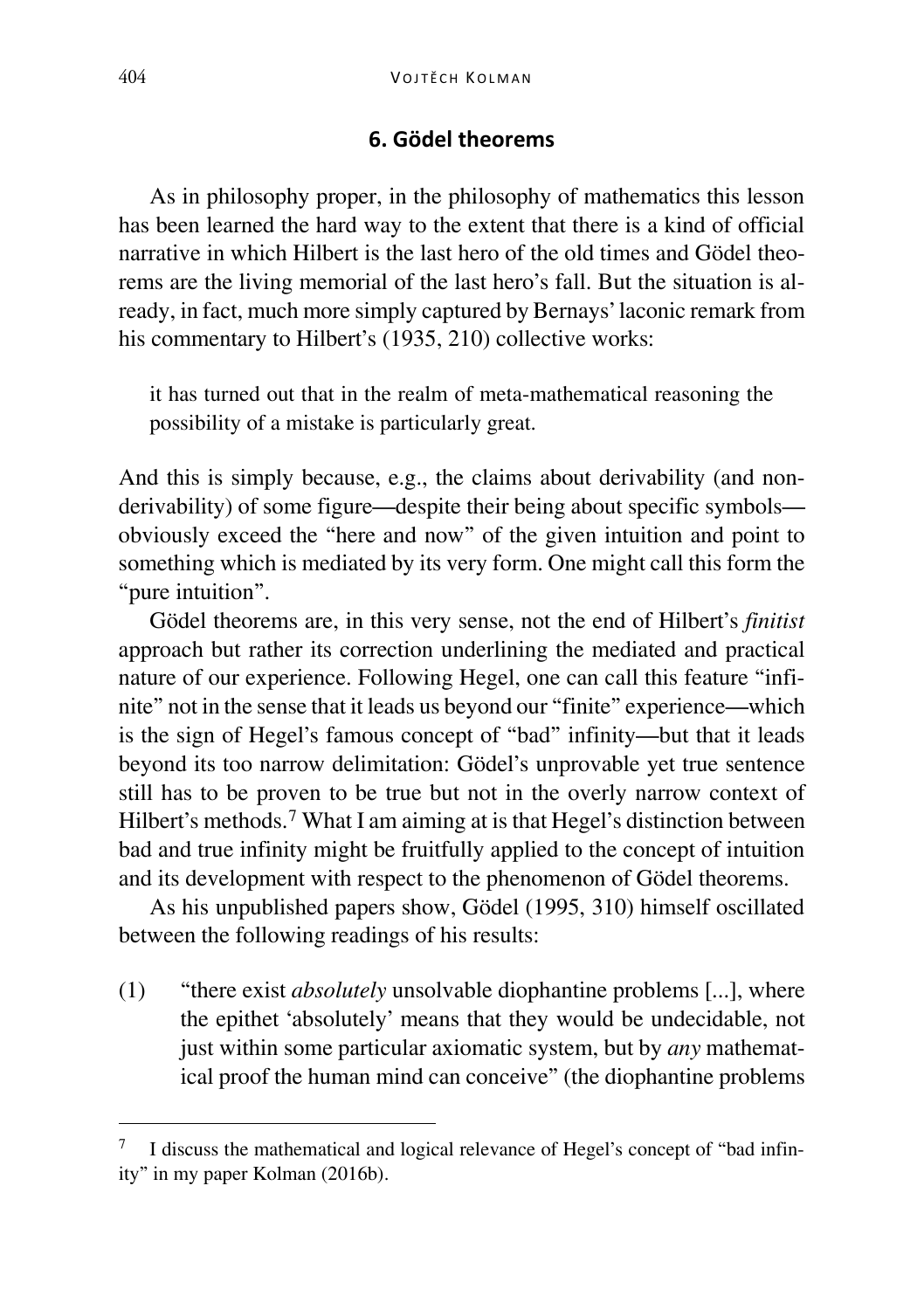are of the so-called Goldbach type, i.e., of the form  $(\forall x)A(x)$ , where  $A(x)$  is a decidable property of numbers),

(2) "mathematics is incompletable in this sense, that its evident axioms can never be comprised in a finite rule, that is to say, the human mind (even within the realm of pure mathematics) infinitely surpasses the powers of any finite machine."

Accordingly, Gödel might be seen as adjusting Hilbert's narrow, finite concept of intuition by two alternatives, the bad and the true one. The first one, the most popular among the working mathematicians and general public, amounts to claiming that Hilbert's methods do not exhaust "all our mathematical intuitions" we have about the subject. This is, of course, the radical inversion of the original concept of "Anschauung", transforming it from a matter of direct insight based on the sensuously given (e.g., the signs of language) into some mysterious voice from the grave lying beyond our senses (or our language). Such an intuition, of course, tends to be fallible almost by definition.

The other concept of intuition which is in accord with our previous practical delimitations does not lead us *beyond* our language (or the sensuous data in general) but merely beyond its too narrow understanding of a mere artifact. Besides the visual—intuitive—form of the spoken or written signs there is something which gives them life; namely, their use within the whole of human practice that they belong to. In this reading, Gödel theorems might be looked at as elaborating on this distinction between the sign and its use, or between the intuition in the narrower (merely sensuous) and broader (practical) sense.

Following the line of thought indicated in the geometrical case, with axioms interpreted as material norms embedded into the practice of forming solids, I suggest doing the same in the case of arithmetic with axioms interpreted as norms embedded into the practice of calculating and measuring. The continuity between Hilbert's and Gödel's approach to intuition will be secured by replacing the standard difference between the axiomatic theory and its model—which simply copies the ontological difference between the sign and the external object this sign refers to—by two kinds of axiomatic systems and the corresponding concepts of consequence: strongly effective or *full-formal* (├) and the more liberal or *semi-formal*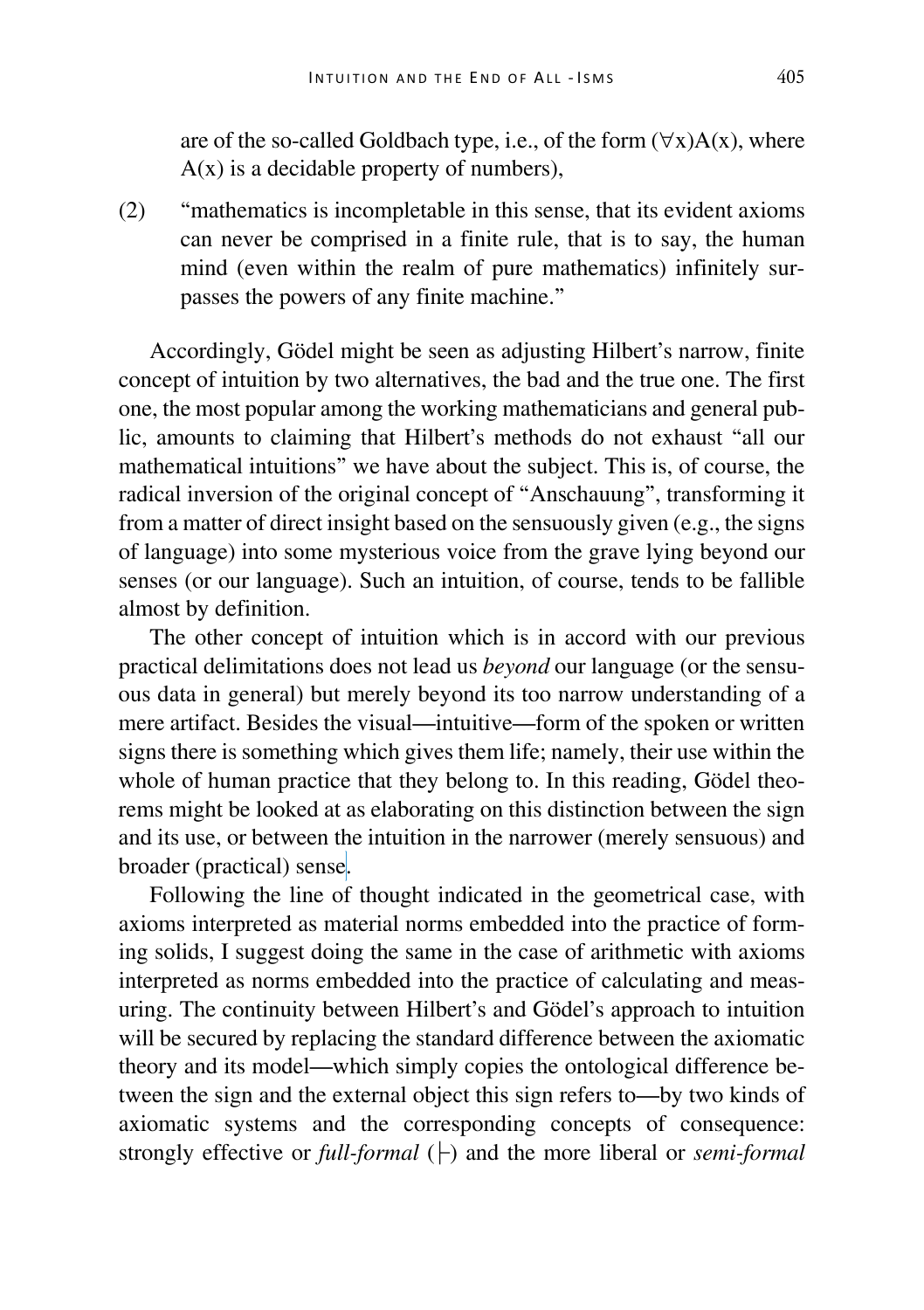$(\models)$ . Going back to Schütte (1960), both these differences were developed by Lorenzen (1962) in his *Metamathematik* and might be specified as fol- $lows.8$  $lows.8$ 

Full-formal arithmetic, like the arithmetic of Peano, is arithmetic *in the narrower sense* and deals with schematically or mechanically given and controllable axioms and rules. Semi-formal arithmetic or *the* arithmetic *proper* employs—in accord with the infinite nature of the number series 1, 2, 3, …—rules with infinitely many premises, particularly the  $(\omega)$ -rule A(1), A(2), A(3), etc.  $\Rightarrow$   $(\forall x)A(x)$ , which is nothing else than the instance of the so-called *semantic definition of truth*. Hence, the significance of semi-formalism is to make us think of semantic definitions as special (more generously conceived) systems of rules (proof systems) which—starting with some elementary sentences—evaluate the complex ones by *exactly one* of *two* truth values.

It is a known fact that the intuitionists and some constructivists (including Lorenzen, but not, e.g., Weyl) question the completeness of this evaluation, arguing that the existence of concrete strategies for proving or refuting every  $A(N)$  doesn't entail the existence of a general strategy for  $A(x)$ . Consequently, a decision must be made whether the infinite vehicles of truth as  $(\omega)$  should be referred to as rules (1) only in the case when we positively know that all their premises are true, i.e. when we have at our disposal some general strategy for proving all of them at once or, (2) more liberally, if we know somehow that all their premises are positively true or false. The general distinction between the constructive and classical methods in arithmetic is based on this. Now, if one leaves, like, e.g., Lorenzen and Bishop, the concept of effective procedure or proof to a large extent open and does not tie it, like, e.g., Goodstein and Markov, to the concept of the Turing machine, there is still room for an effective, yet liberal enough *semantics* (semi-formal system) and a strongly effective syntax or *axiomatics* (full-formal system). Hence, the constructivist reading does not necessarily wipe out the differences between the proof and truth, as, e.g., Brouwer's mentalism or Wittgenstein's verificationism seem to. And this, in the following way, is where the true concept of intuition comes from:

<span id="page-14-0"></span>The argument given here, and the rest of this section, is based on my paper Kolman (2009).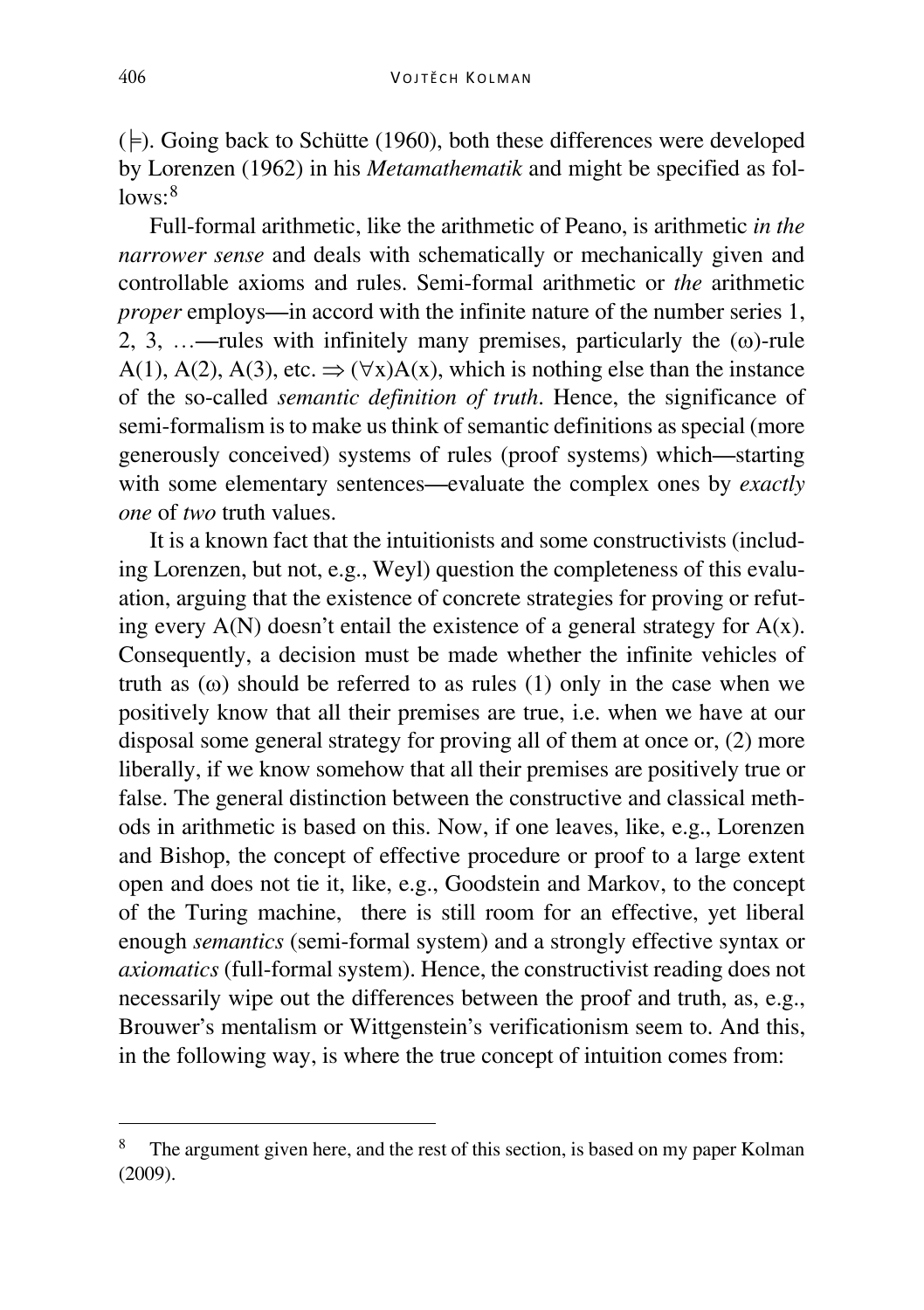Gödel theorem affects *only* the full-formal systems, because their schematic nature makes it possible to devise a general meta-strategy for constructing true arithmetical sentences not provable in them. The unprovable sentence of Gödel is of the form  $(\forall x)A(x)$ , where  $A(x)$  is a decidable property of numbers. Now, Gödel's argument shows that this decision is done already by Peano axioms in the sense that all the instances A(N) are deducible and, hence, set as true. So, with Gödel's proof we have a general strategy for proving all the premises A(N) at once, which makes the critical unprovable sentence  $(\forall x)A(x)$  constructively true, i.e. provable by means of the (ω)-rule interpreted *constructively*. As a result, there is an intuitive way that transcends the methods of Hilbert's "finite attitude" and that allows us to see why Gödel's theorems did not destroy but instead *refined* Hilbert's finitist—and intuitive—approach in the suggested semi-formal way.

#### **7. Conclusion**

In my paper, some of the most influential -isms in the philosophy of mathematics have been first discussed with respect to their attitude to intuition. By the end of the all -isms, their tendency to arrive eventually at just the opposite of their previously proclaimed principle might be meant. But there is a deeper significance to this tag line connected with the suggested pragmatic closure of the paper: This was not meant as a replacement of the given -ism by another one (such as constructivism or pragmatism), but as a simple observation (due to both William James and Wittgenstein) that most of the -isms are justifiable if treated as practical attitudes rather than theoretical systems. Accordingly, intuition's role was twofold: first, as a reference point with respect to which the given -isms were portrayed as turning into their very opposites; and, second, as the focal point to which all of them might be seen as contributing to intuition's pragmatic reading.

I tried to sketch how, along these lines, the path of intuition might be transformed from an epistemological Calvary—or the path of despair, to use Hegel's words from the beginning of his Phenomenology in which one particular theory is replaced by another which is itself later replaced, etc. into the path of progress in which some traditional dilemmas such as that between mathematical realism and nominalism are solved. This is in accord with Hegel's own intentions and his general idea to look at the desperate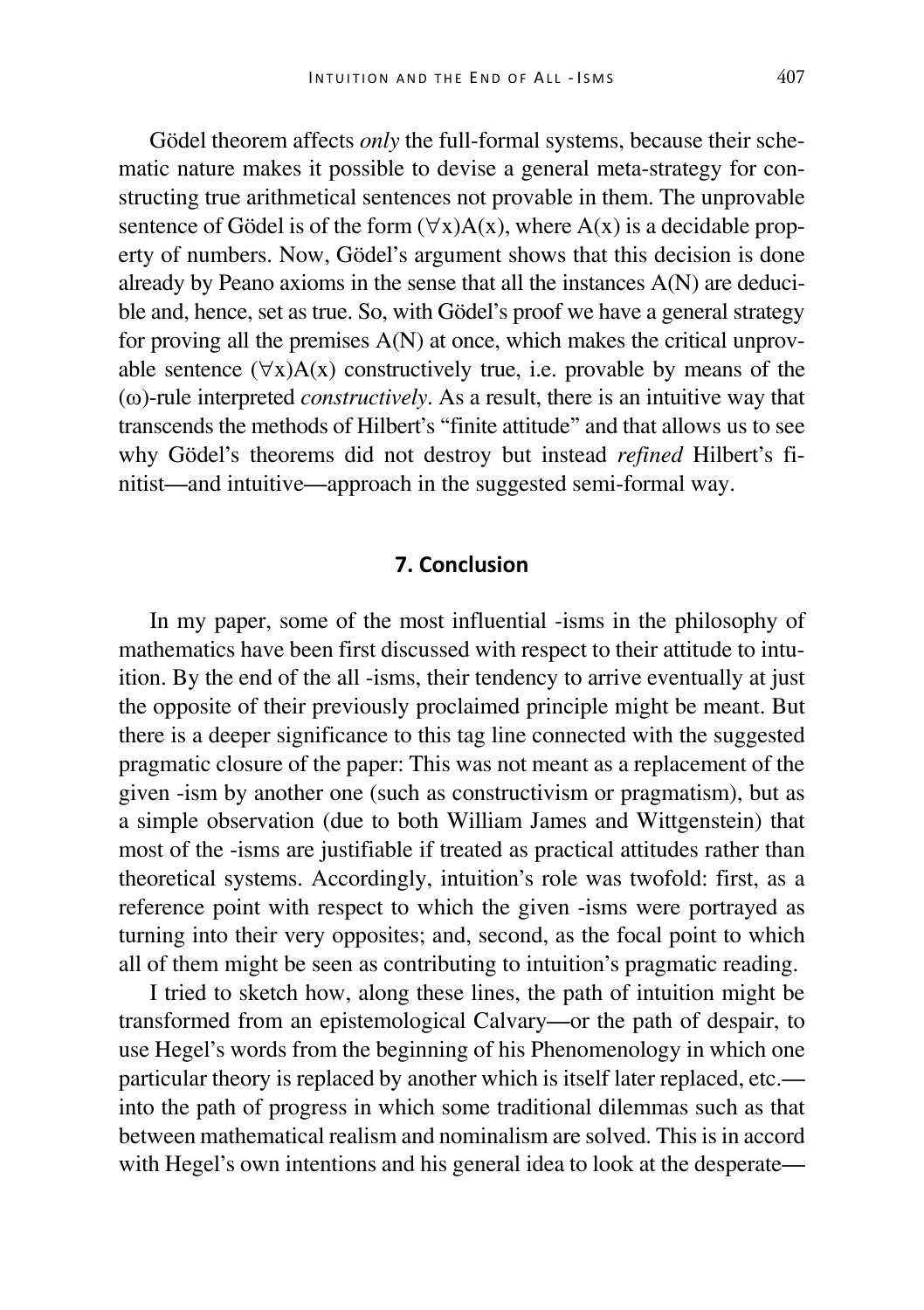or negative—nature of knowledge in a cautiously positive way: "this path is the conscious insight into the untruth of knowing as it appears, a knowing for which that which is the most real is rather in truth only the unrealized concept" (Hegel 2018, 52). On such a path, though, there are no signposts or a particular -ism to be mechanically followed and, accordingly, new problems and dilemmas are arising simply because, by "practical", a lot of things can be meant. This has been shown, e.g., by the case of the word "effective" or "effectively calculable" in the context of theorems such as the Church-Turing thesis and the subsequent development of constructive mathematics.

#### Acknowledgments

The work has been supported by the European Regional Development Fund-Project "Creativity and Adaptability as Conditions of the Success of Europe in an Interrelated World" (No. CZ.02.1.01/0.0/0.0/16\_019/0000734) and by the grant no. 16-12624S of the Czech Science Foundation (GAČR).

#### References

- BOLZANO, B. (1851): *Paradoxien des Unendlichen*, Leipzig: Reclam.
- DEDEKIND, R. (1888): *Was sind und was sollen die Zahlen*. Braunschweig: Vieweg.
- EINSTEIN, A. (1998): *The Collected Papers of Albert Einstein*, Vol. 8: *The Berlin Years: Correspondence, 1914–1918*. Edited by R. Schumann, A.J. Kox, M. Janssen and J. Illy. Princeton: Princeton University Press.
- FREGE, G. (1879): *Begriffsschrift, eine der arithmetischen nachgebildete Formelsprache des reinen Denkens*, Halle: Louis Nebert.
- FREGE, G. (1884): *Die Grundlagen der Geometrie. Eine logisch mathematische Untersuchung über den Begriff der Zahl*. Breslau: Wilhelm Koebner.
- VON FRITZ, K. (1971): *Grundprobleme der Geschichte der antiken Wissenschaft*. Berlin: de Gruyter.
- GÖDEL, K. (1995): *Collected Works III*. Edited by S. Feferman, J.W. Dawson, W. Goldfarb, C. Parsons and W. Sieg. Oxford: Oxford University Press.
- GRATTAN-GUINNESS, I. (2000): *The Search for Mathematical Roots 1870–1940. Logics, Set Theories and the Foundations of Mathematics from Cantor through Russell to Gödel*. Princeton: Princeton University Press.